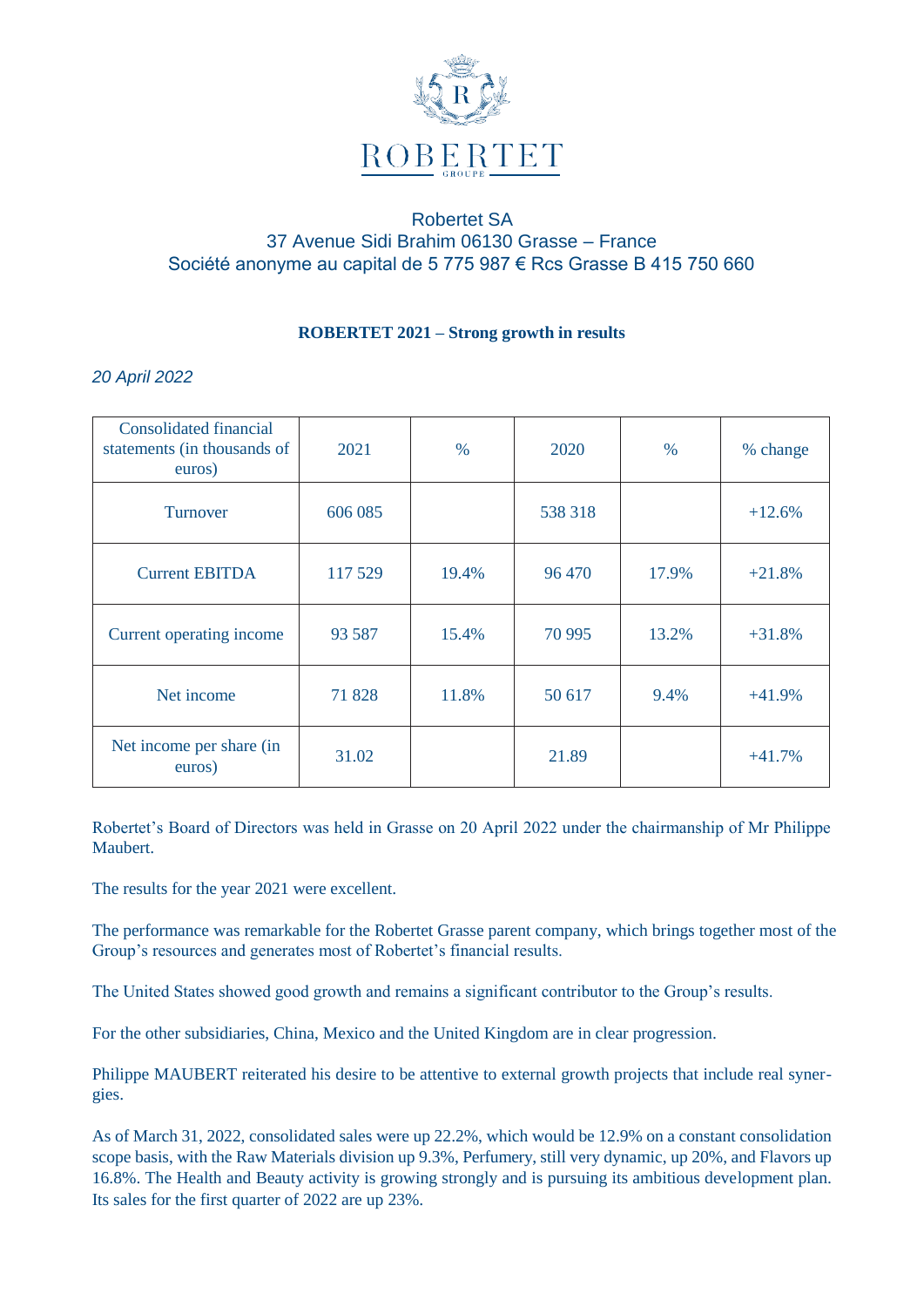The planned growth for the whole of 2022 could be in the range of 8 to 10%, including some external growth. For the year 2022, we must nevertheless take into account the very unstable international context and be prudent.

A combined general meeting will be convened for June 14, 2022 at 11 a.m.

A dividend of 8.00 euros per share will be proposed, compared with 5.60 euros the previous year.

The annual financial report will be available on 30 April on the Robertet website.